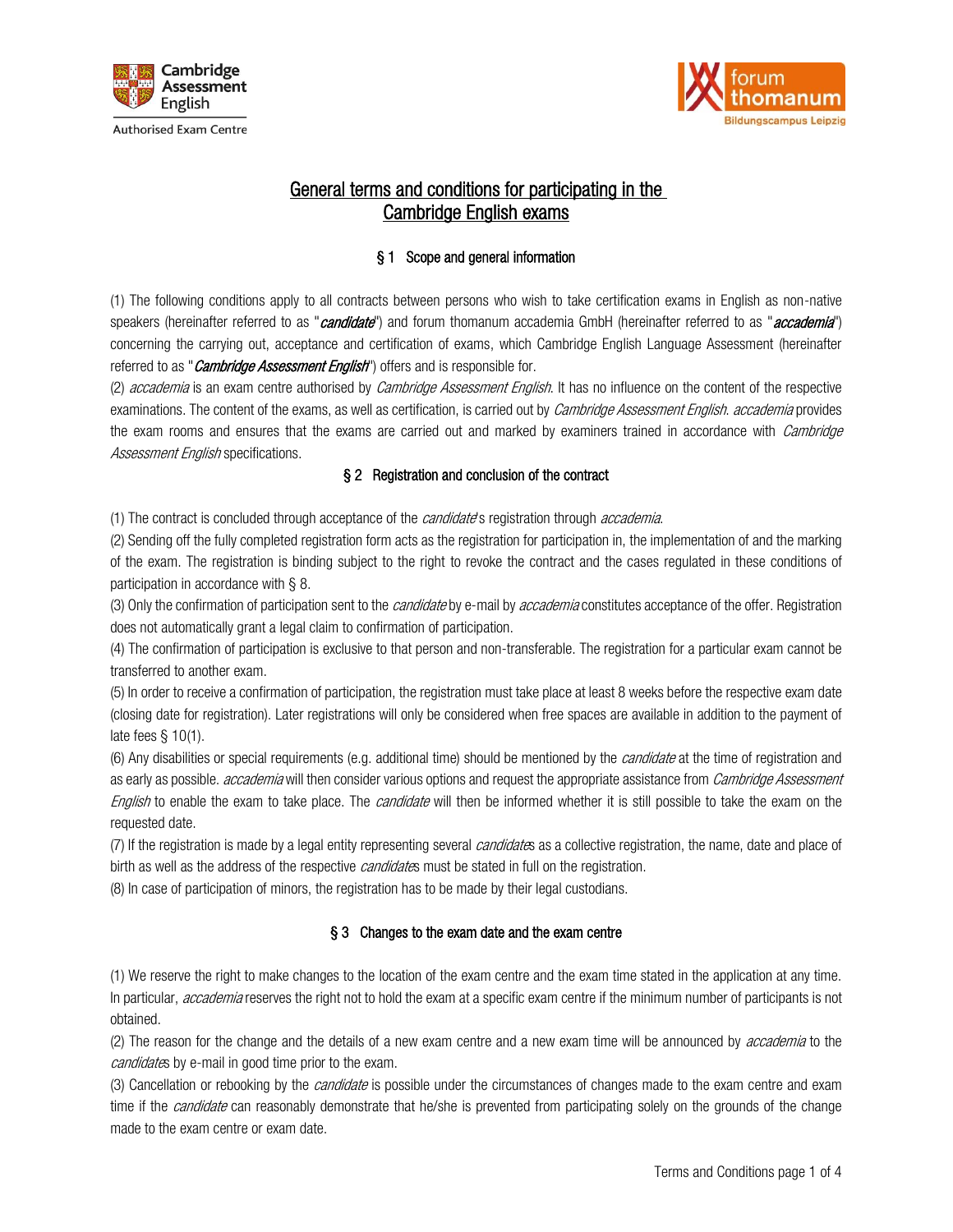### § 4 Procedure and implementation of the exam

(1) In good time before the exam, the *candidate* will receive confirmation by e-mail of their participation directly from *Cambridge* Assessment English. He/she will also receive an invitation to the exam from accademia by e-mail with all important information regarding the exam.

(2) If the *candidate* has not received the documents according to § 4 (1) two weeks before the exam is due to take place, he/she should contact *accademia* about this matter.

(3) If the *candidate* is in arrears with the payment of the fee, then participation is not possible.

(4) The *candidate* must arrive at the exam centre on time on the day of the exam. If he/she is late for part of an exam, further participation in the exam or exclusion from the exam is at the discretion of the invigilator. In case of exclusion from the exam, a refund of the fee paid is not possible.

(5) Admission to the exam will only be granted upon presentation of the documents mentioned in § 4 (1), as well as presentation of an original valid photo ID document or original passport. The *candidate* is not allowed to take the exam without a valid identity document. In this case, the exam fees will not be refunded.

(6) Candidates must bring their own pens, pencils, etc. required for the exam.

(7) Candidates are prohibited from using or having electronic devices within reach (e.g., laptops, tablets, smart watches, mobile phones, smart phones, cameras or similar) during the exam. The same applies to wrist watches. The *candidate* must ask *accademia* before the exam about where they can safely store such items during the exam. *accademia* is not liable for any such stolen or damaged items.

(8) Invigilation of the exam is carried out by invigilators instructed by the service provider for this purpose. In the event of attempted cheating by a *candidate*, the invigilator is entitled to exclude the *candidate* from continuing the exam. A violation of the regulations of § 4 (7) is also considered as attempted cheating. A refund of the exam fees is excluded in the case of exclusion from participation in the exam.

(9) The service provider reserves the right to take a photo of the *candidate*(s) on the day of the exam (so-called "test day photos") for Cambridge Assessment English and for certain exams as proof of identity. In this case, the exam can only be taken if the *candidate* also agrees to having their photo taken. If the *candidate* is a minor, the declaration of consent from the legal custodian is also required. (10) The photo, together with the exam results, will only appear on the results verification site cambridgeenglish.org/verifiers. It is up to the *candidate* to decide who can access this page. Photos are taken using special software provided by Cambridge English Language Assessment. The photos are safely stored and only authorised staff at Cambridge English Language Assessment exam centres have access to the images and files, which are protected by passwords. Additionally, all files are encrypted to ensure the highest standards of security. Once the photos have been uploaded to secure Cambridge English Language Assessment websites, all local copies of the encrypted files will be deleted.

(11) *accademia* will ensure that the exam takes place and will provide the exam papers.

## § 5 Copyright

Cambridge Assessment English holds the copyright to all exam papers and materials. Candidates are prohibited from unauthorised disclosure or use of these and are not permitted to take exam papers, materials or notes out of the exam room or to publish exam content on websites or social media.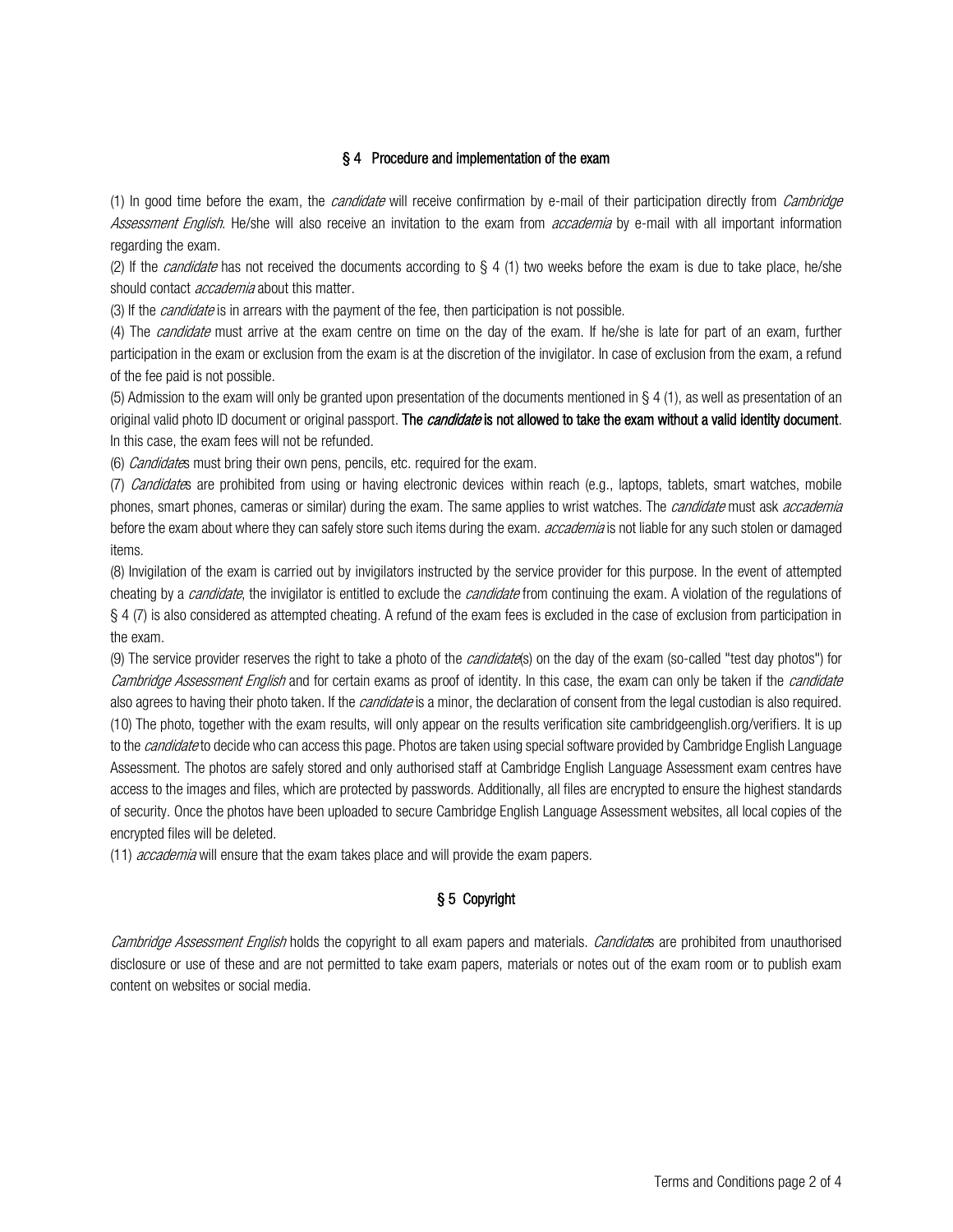### § 6 Announcement of results and issuing of certificates

(1) Candidates can access their exam results online approximately 4 to 6 weeks (currently 6 to 9 weeks due to the Covid-19 pandemic) after their exam date. This is subject to an orderly processing by *Cambridge Assessment English*.

(2) Further details, as well as individual access information for retrieving exam results, will be provided by *accademia* in an e-mail according to § 4 (1).

(3) The certificates will be sent approx. 3 weeks after the exam results have been announced by *Cambridge Assessment English*. accademia will forward the certificates to the *candidate* by registered mail and without undue delay.

### § 7 Lost or damaged certificates

(1) Replacement certificates will only be issued in the name of the respective *candidate* and only in the case of his/her successful participation in the exam.

(2) If a certificate is damaged when it is sent to the *candidate, Cambridge Assessment English* will issue a replacement certificate. The request must be sent by post to *accademia*, enclosing the original certificate. If the request is received by *accademia* within 6 months of the certificate being issued by *Cambridge Assessment English*, no fees will be charged for re-issuing the certificate. If the application is made 6 months after the certificate was first issued, the *candidate* must pay a fee of EUR 50 in addition to the costs charged by Cambridge Assessment English for reissuing the certificate, when making the application. accademia will only forward the application on receipt of payment.

(3) In the event of a certificate being lost in the post, the *candidate* is entitled to apply for a replacement certificate within 12 months of the original being dispatched. After that, *Cambridge Assessment English* will only issue an attestation of the certificate. If the loss does not occur through postage, the *candidate* is only entitled to apply for a replacement certificate.

(4) The *candidate* must enclose sufficient evidence of the loss with the application and send it by post to *accademia*.

### § 8 Cancellation, rebooking and termination

(1) A change to another exam or another exam date can only be made in writing or by e-mail at the latest 6 weeks before the exam date stated on the registration form. After that, the exam fee is due in full, even in the case of non-participation, with the exception of not being able to participate on the grounds of illness.

(2) In case of illness, the *candidate* is entitled to withdraw from the exam. The inability to take the exam must be documented by a medical certificate no later than 14 days after the exam date. It is only then that a refund of the fee is possible subject to recognition by *Cambridge Assessment English*. The refund of the exam fees will be made after confirmation by Cambridge Assessment Language after deducting administration fees according to § 10 (3).

(3) If the inability to take the exam occurs during the exam, the *candidate* is obliged to see a doctor immediately and to obtain a medical certificate. Otherwise, the provisions of § 8 (2) apply.

### § 9 Exam fees, due date and arrears

(1) The exam fee is due upon registration.

- (2) The exam fees applicable at the time of registration apply to the exams. These are shown on the website of *accademia*.
- (3) Payment should be made by a SEPA direct debit, by a timely bank transfer or by credit card.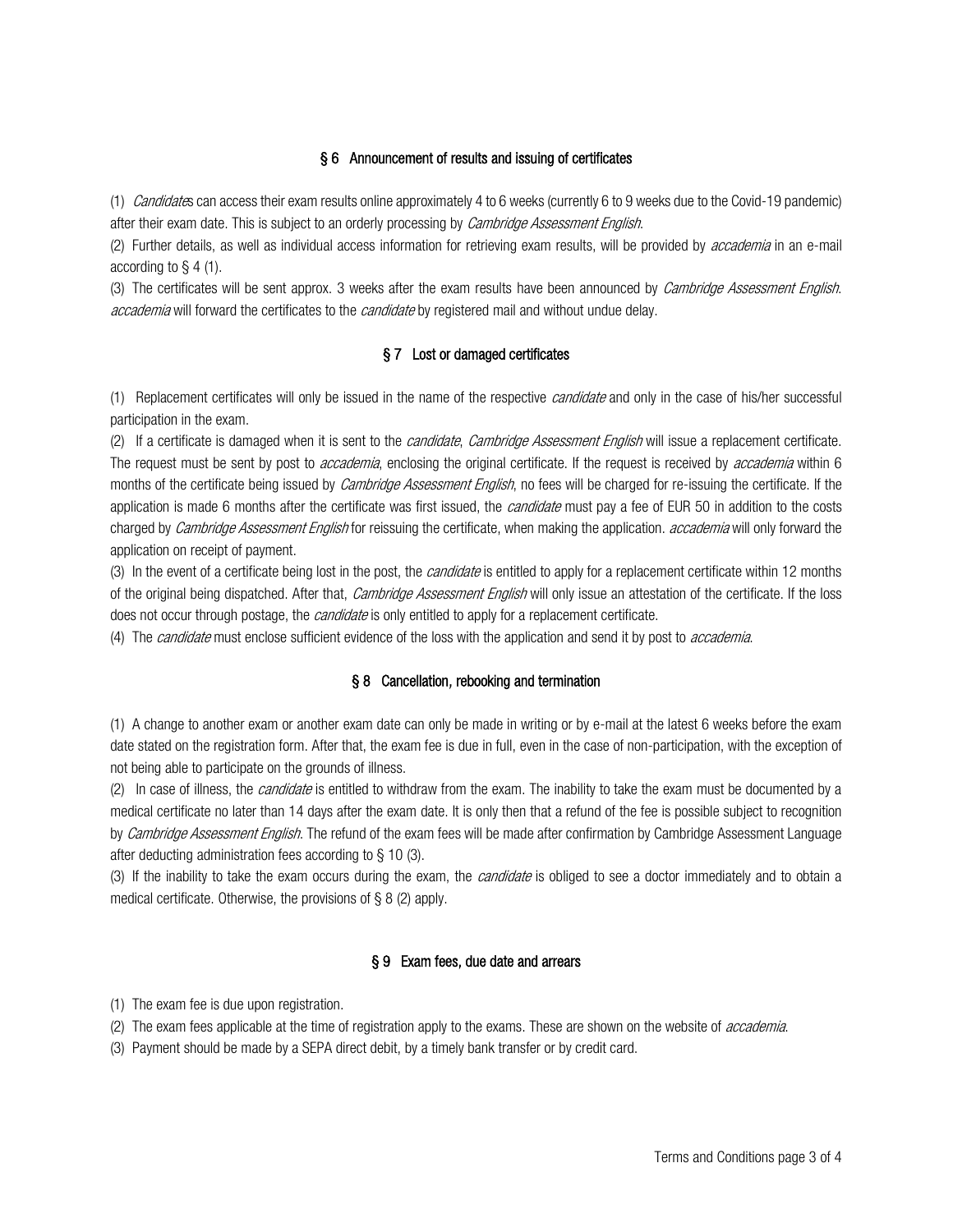All transfers should be made to the following bank account:

Account holder: forum thomanum accademia GmbH Reason for payment: name  $+$  exam  $+$  exam date Commerzbank Leipzig IBAN: DE49 8604 0000 0373 7327 00

(4) Payment includes the registration and participation in the exam. Furthermore, it also includes the preparation and mailing of a single copy of the certificate. Any travel, accommodation or food expenses are not covered by this payment.

(5) If the *candidate* is in arrears with his/her payment, *accademia* is entitled to charge reminder fees of EUR 5 for each reminder, including VAT at the statutory rate.

(6) If the *candidate* is in arrears with his/her payment and does not meet this obligation by the day of the exam, *accademia's* claim to the full payment remains valid.

#### § 10 Additional fees

(1) For registrations after the closing date, an additional fee ("Late Entry Fee") of EUR 50 including VAT at the statutory rate, will be charged together with the invoice.

(2) A fee of EUR 65 including VAT at the statutory rate, plus the costs invoiced by *Cambridge Assessment English* will be charged for issuing a new or replacement certificate.

(3) For a refund of the exam fee in the event of illness, an administration fee of EUR 50 including VAT at the respective statutory rate, will be charged.

#### § 11 Participation of minors

(1) The supervision of minors remains the responsibility of the legal custodians on the way to and from the exam centre as well as at the exam centre itself.

(2) Before the start of an exam, underage *candidate*s must hand the invigilator a declaration of consent signed by (both) legal custodians.

### § 12 Customer's right to revoke the contract

Further details on the right to revoke the contract can be found in the revocation instructions, which are listed separately when registering for the exam and which can be downloaded separately.

updated: January 2022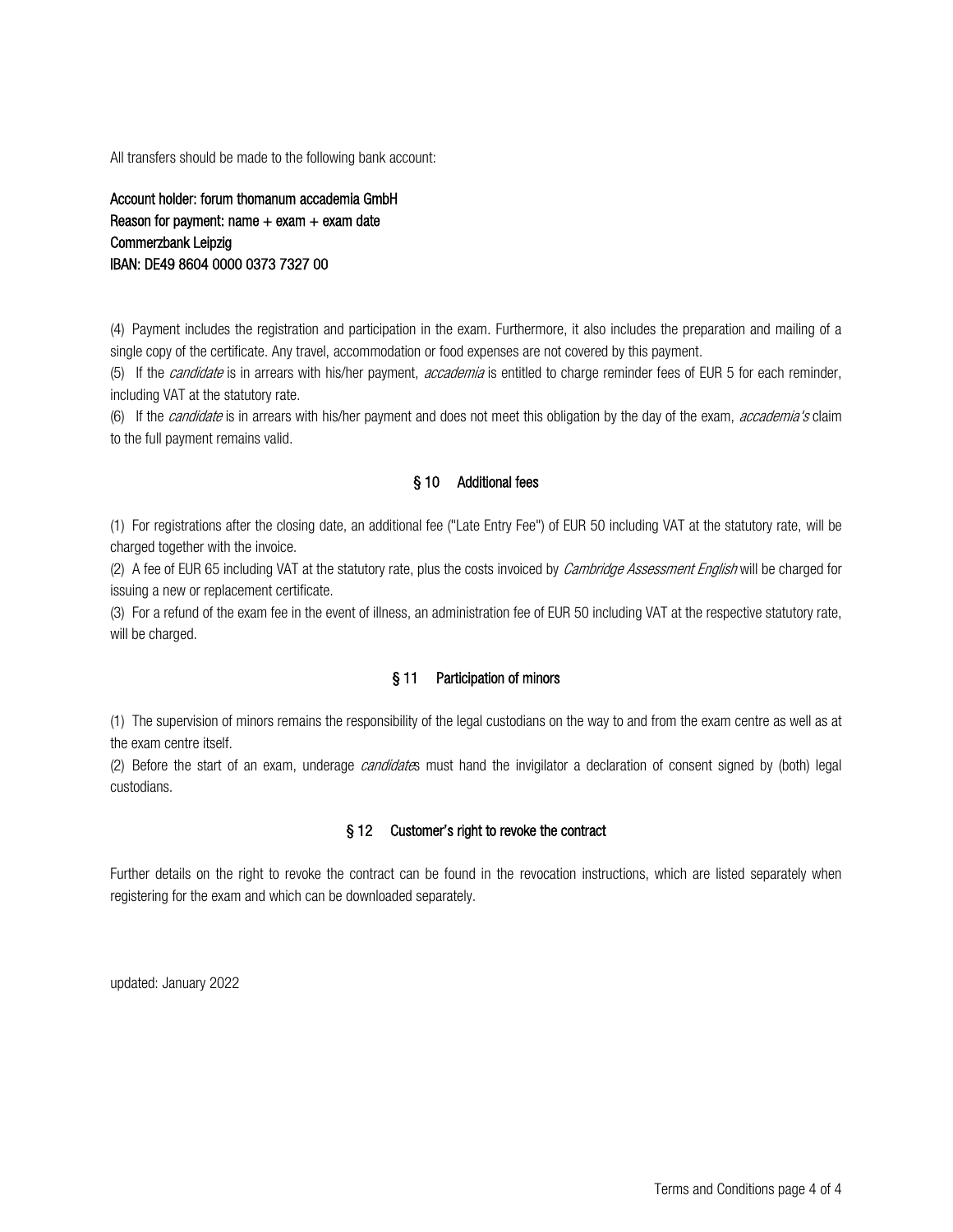



# Revocation instructions

As a consumer registering by means of distance communication (letters, fax, online), you have a statutory right of withdrawal according to § 13 BGB (German Civil Code).

### Right to revoke the contract:

You may revoke your contract within 14 days without having to provide any reasons by means of a clear declaration.

The revocation period of 14 days begins after receipt of these written instructions on the right to revoke the contract, but not before conclusion of the contract and also not before fulfilment of our legal information obligations. By sending off a clear declaration (e.g., by letter, e-mail or fax) in due time, this will be sufficient to comply with the revocation period. The written notice of cancellation is to be sent to:

- (1) e-mail: [sulamith.wolf@forum-thomanum.de](mailto:sulamith.wolf@forum-thomanum.de) or
- (2) telefax: 0341 2222 4 265 or
- (3) by post: forum thomanum accademia GmbH, Thomaskirchhof 18, 04109 Leipzig.

#### Consequences of revocation:

In the event of an effective revocation, the services received by both parties must be returned by 14 days at the latest. According to § 357 paragraph 8 of the German Civil Code (BGB), you are obliged to pay compensation for the value of the services provided up until the time of revocation if you were made aware of this legal consequence before submitting your contractual declaration and expressly agreed that we should commence with the service before the end of the revocation period. If there is an obligation to pay compensation for lost value, this may mean that you still have to fulfil the contractual payment obligations for the period up until the revocation. The period commences on the day that you send off your notice of revocation.

### Special notes:

Your right to revoke the contract expires prematurely if the contract has been completely fulfilled by both parties at your explicit request before exercising your right of withdrawal.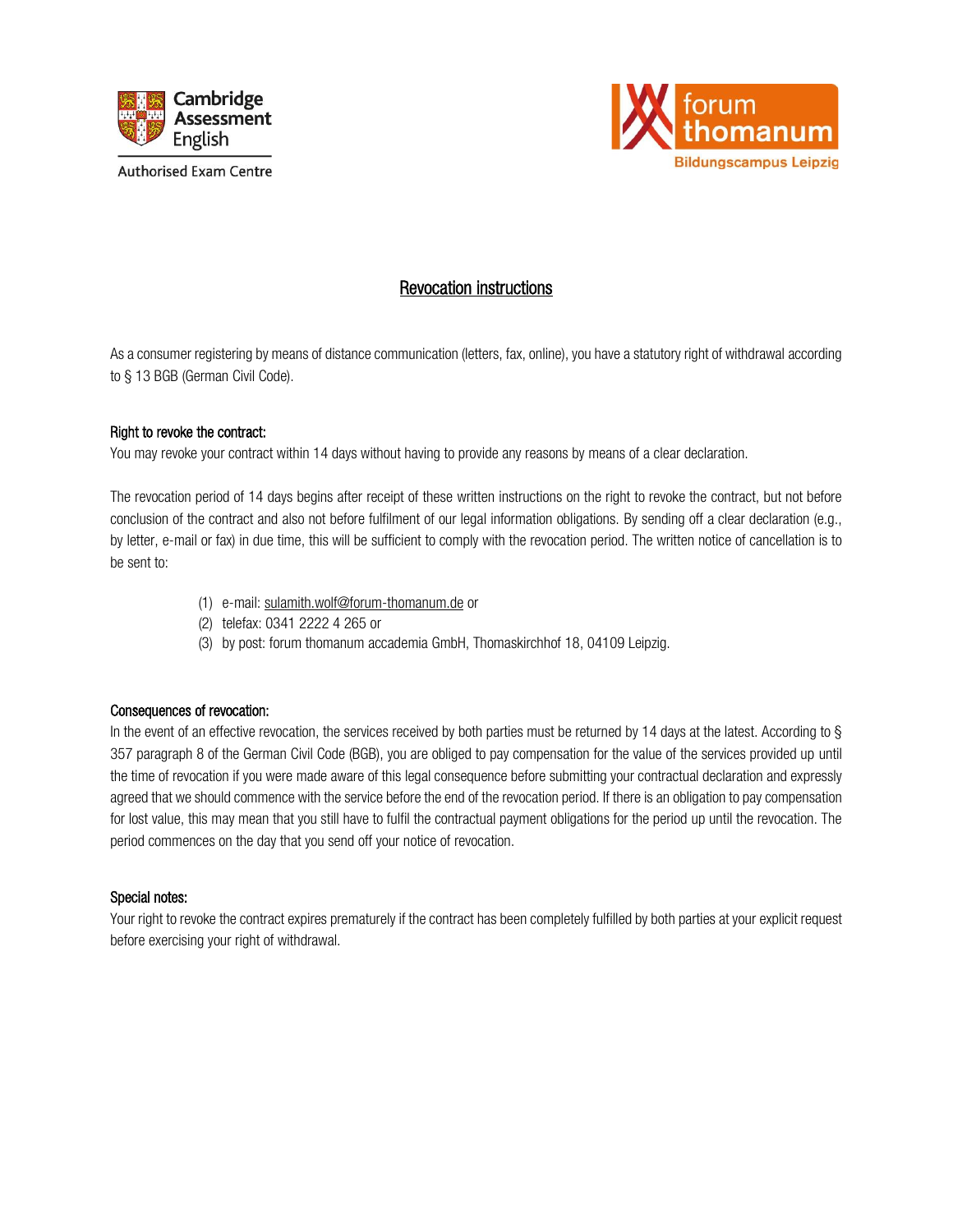

#### **Authorised Exam Centre**



# Data protection provisions

The forum thomanum accademia GmbH (hereinafter referred to as "*accademia*", Thomaskirchhof 18, 04109 Leipzig) intends to process the following personal data about you for the purpose of carrying out a contract agreed between you and *accademia* for the organisation and carrying out of a *Cambridge Assessment English* exam.

accademia is accountable for the General Data Protection Regulation.

accademia will process the following personal data about you:

- First name, surname, gender, date of birth\*
- Postal address\*
- Exam centre, exam date, exam status, exam format\*
- Bank details\*
- Test day photo (FCE, CAE, CPE)\*
- Proof of school attendance\*
- E-mail address\*
- Telephone number\*\*
- Details about health on the exam day\*\*\*
- Details about a disability or other physical impairment\*\*\*
- Exam result\*
- Passport/ ID card number and validity (FCE, CAE, CPE)\*

\*mandatory

\*\* optional information that makes the process easier

\*\*\*optional information for a category of personal data requiring special protection

#### Please note that

- if you do not provide mandatory information, you will not be able to take part in your language exam;
- if you do not provide optional information, it is not possible to contact you at short notice, e.g. to inform you of changes to the language exam at short notice;
- in the absence of information about a particular illness on the day of the exam, it is not possible to give a pro rata refund of the exam fee;
- in the absence of information about a disability or other physical impairment, we cannot provide you with or allow you to use the aids or other support measures necessary to take the language exam.

accademia processes personal data in order

- to get in contact with you
- to enable you to register for and personally take part in a *Cambridge Assessment English* language exam, as well as to be able to issue you with a certificate, to enable you to cancel or alter your registration and to bill you for the services provided.

The legal basis for the processing of personal data related to you is Article 6, paragraph 1, clause 1, points (b) and (f) of the EU General Data Protection Regulation (GDPR). accademia will process personal data about you if and to the extent necessary to fulfil the contract with you and to carry out a *Cambridge Assessment English* exam or for the legitimate interests of *accademia*, unless such interests are overridden by your interests, fundamental rights and freedoms.